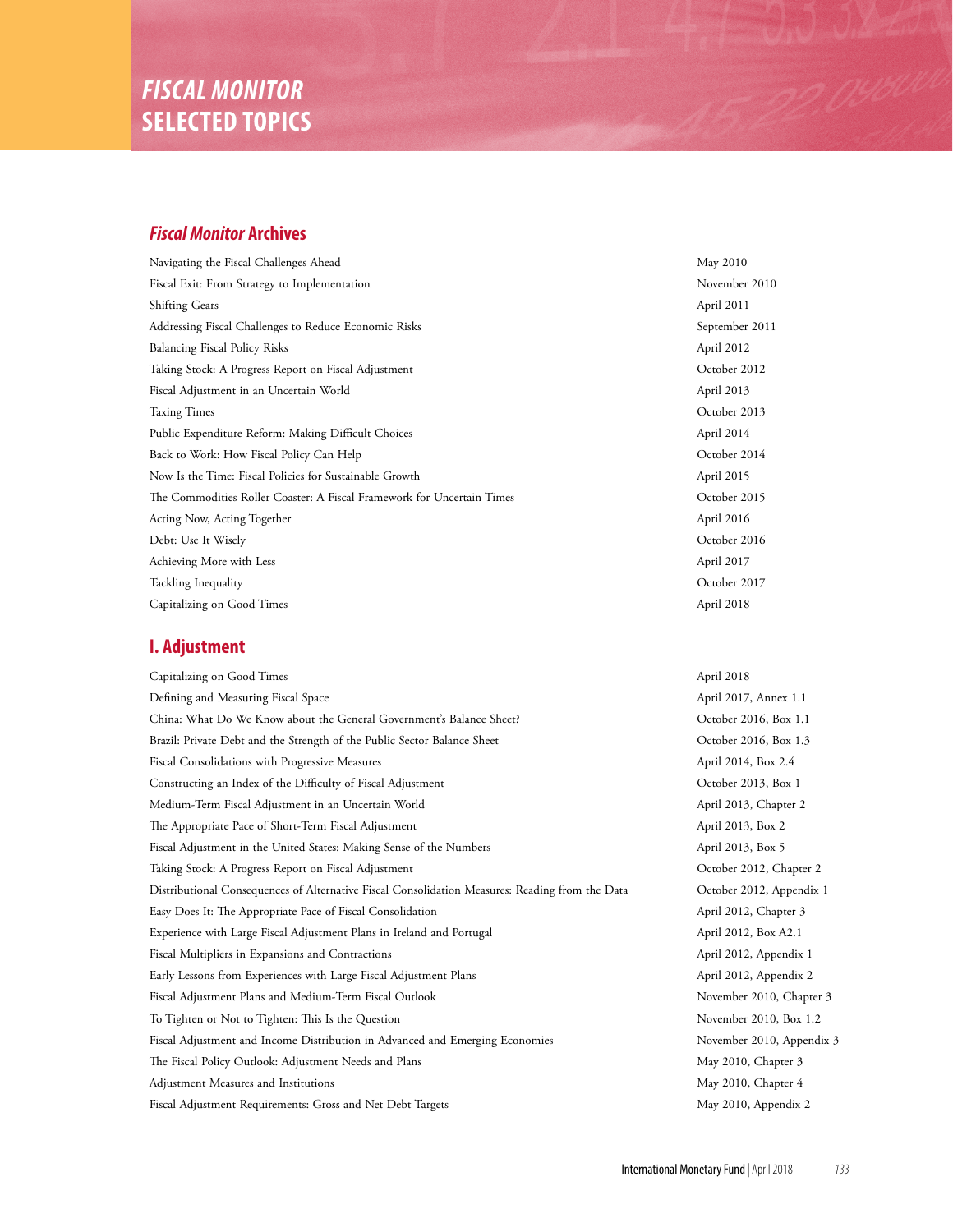### **II. Commodities and Energy**

Bolivia: Inequality Decline during a Commodity Boom October 2017, Box 1.3 The Fiscal Impact of Lower Oil Prices April 2015, Chapter 1 (1996) April 2015, Chapter 1 Reforming Energy Subsidies April 2015, Box 1.2 Reforming Energy Subsidies April 2013, Appendix 1 Fiscal Developments in Oil-Producing Economies September 2011, Box 3 Fuel and Food Price Shocks and Fiscal Performance in Low-Income Countries September 2011, Box 8 Pass-Through and Fiscal Impact of Rising Fuel Prices and April 2011, Box 1.2 Reforming Petroleum Subsidies and Subsidies May 2010, Appendix 5

#### **III. Country Cases**

The Distributional Effects of Income Tax Cuts in the United States April 2018, Box 1.2 International Tax Policy Implications from US Corporate Tax Reform April 2018, Box 1.3 General Government Debt and Fiscal Risks in China April 2018, Box 1.4 Digital Government April 2018, Chapter 2 Digitalization Advances in Revenue Administration in South Africa and Estonia April 2018, Box 2.1 The Digitalization of Public Finances: Country Case Studies April 2018, Annex 2.1 Bolivia: Inequality Decline during a Commodity Boom Coroler 2017, Box 1.3 Adopting a Universal Basic Income to Support Subsidy Reform in India **Calculation Constanting Constanting Constanting Constanting Constanting Constanting Constanting Constanting Constanting Constanting Constanting Constant** Model Simulations October 2017, Annex 1.3 Making Growth More Inclusive in China April 2017, Box 1.3 Colombia: Labor Tax Reform and the Shift from Informal to Formal Employment April 2017, Box 2.2 Mozambique: Differential Tax Treatment across Firms April 2017, Box 2.3 Innovation in Brazil, Russia, India, China, and South Africa (BRICS) October 2016, Box 2.4 Lowflation and Debt in the Euro Area  $Oct{Det}$  2014, Box 1.1 Fiscal Challenges in the Pacific Island Countries April 2014, Box 1.3 Fiscal Reforms to Unlock Economic Potential in the Arab Countries in Transition October 2013, Box 2 Fiscal Adjustment in the United States: Making Sense of the Numbers April 2013, Box 5 Lessons from Sweden October 2012, Box 2 The "Two-Pack": Further Reforms to Fiscal Governance in the Euro Area October 2012, Box 6 Ireland: The Impact of Crisis and Fiscal Policies on Inequality October 2012, Box 8 The "Fiscal Compact": Reforming EU Fiscal Governance April 2012, Box 5 Experience with Large Fiscal Adjustment Plans in Ireland and Portugal April 2012, Box A2.1 Subnational Government Response to the Financial Crisis in the United States and Canada April 2012, Box A3.1 The Dog That Didn't Bark (So Far): Low Interest Rates in the United States and Japan September 2011, Chapter 3 United States: Government-Sponsored Enterprises and Contingent Liabilities September 2011, Box 1 Fiscal Aspects of EU Economic Governance Reforms April 2011, Box 4.1 The U.S. National Commission Report April 2011, Box A5.1 The European Union: Reforming Fiscal Governance November 2010, Box 3.2 Increasing Social Expenditures and Household Consumption in China May 2010, Box 4 Health Care Reforms in the United States May 2010, Box 5

#### **IV. Crises, Shocks**

Learning from the Crisis? Taxation and Financial Stability October 2013, Box 3 Ireland: The Impact of Crisis and Fiscal Policies on Inequality October 2012, Box 8 The Impact of the Global Financial Crisis on Subnational Government Finances April 2012, Appendix 3 The Evolution of Seigniorage during the Crisis April 2012, Box 4 Subnational Government Response to the Financial Crisis in the United States and Canada April 2012, Box A3.1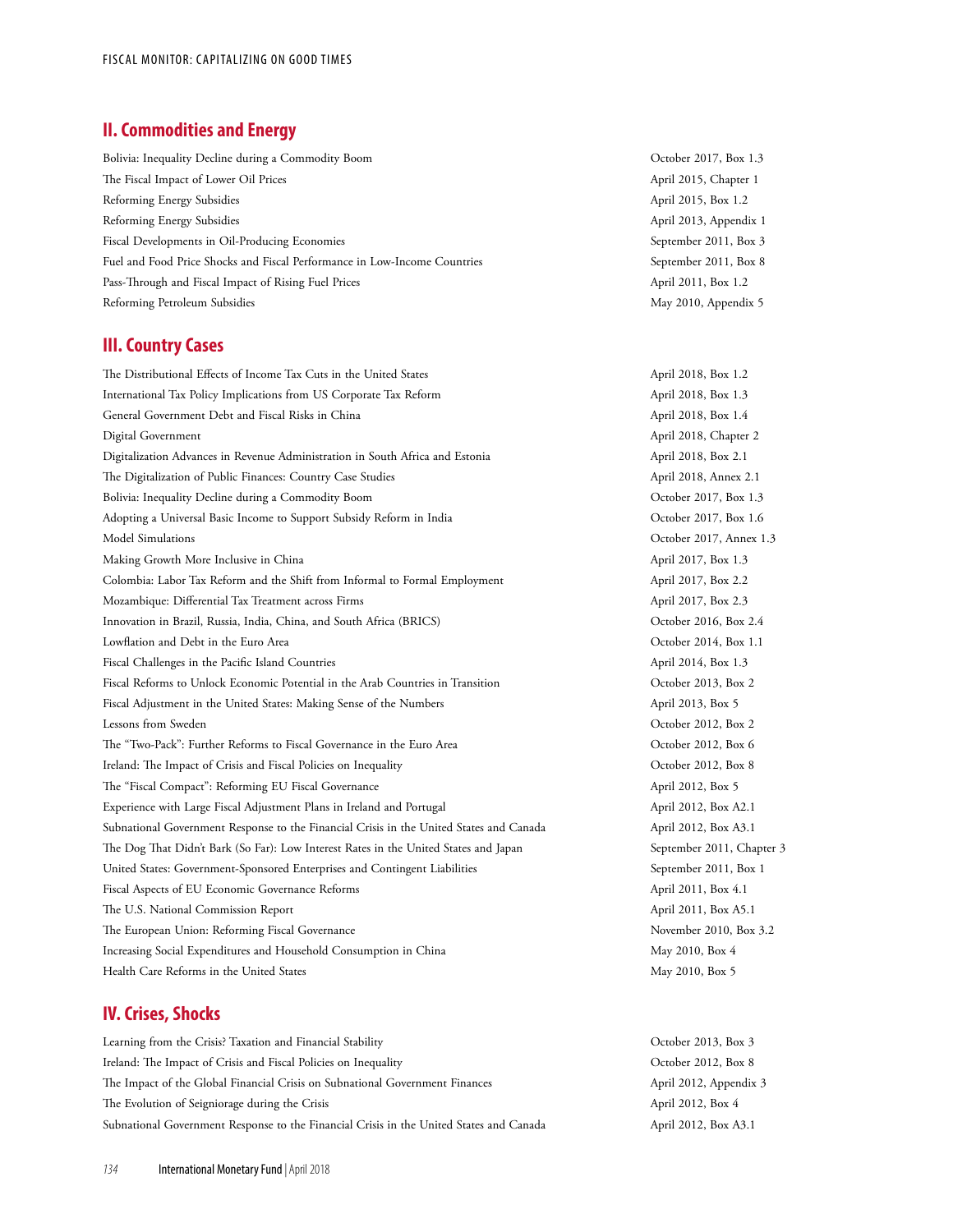The Legacy of the Crisis: How Long Will It Take to Lower Public Debt? September 2011, Chapter 5 The G-20 Economies: Crisis-Related Discretionary Fiscal Stimulus November 2010, Box 1.1 Update on Crisis-Related Discretionary Fiscal Stimulus in G-20 Economies May 2010, Appendix 1 The Impact of the Crisis on Subnational Governments May 2010, Appendix 4

#### **V. Emerging Markets**

General Government Debt and Fiscal Risks in China April 2018, Box 1.4 Digitalization Advances in Revenue Administration in South Africa and Estonia April 2018, Box 2.1 The Digitalization of Public Finances: Country Case Studies April 2018, Annex 2.1 Innovation in Brazil, Russia, India, China, and South Africa (BRICS) October 2016, Box 2.4 Nonresident Holdings of Emerging Market Economy Debt April 2014, Box 1.2 Potential Sources of Contingent Liabilities in Emerging Market Economies April 2013, Box 4 Fiscal Fundamentals and Global Spillovers in Emerging Economies **April 2012, Box 2** April 2012, Box 2 Too Good to Be True? Fiscal Developments in Emerging Economies September 2011, Chapter 4 Determinants of Domestic Bond Yields in Emerging Economies September 2011, Box 4

### **VI. Employment**

Colombia: Labor Tax Reform and the Shift from Informal to Formal Employment April 2017, Box 2.2 Can Fiscal Policies Do More for Jobs? October 2014, Chapter 2 Methodology for Estimating the Impact of Fiscal Consolidation on Employment October 2014, Appendix 1 Do Old Workers Crowd Out the Youth? October 2014, Box 2.2 Fiscal Policies to Address Weak Employment October 2012, Appendix 2

#### **VII. Financial Sector**

The Fiscal Implications of International Bond Issuance by Low-Income Developing Countries October 2014, Box 1.2 Nonresident Holdings of Emerging Market Economy Debt April 2014, Box 1.2 A One-Off Capital Levy? October 2013, Box 6 Bond Yields and Stability of the Investor Base April 2013, Box 3 Long-Run and Short-Run Determinants of Sovereign Bond Yields in Advanced Economies October 2012, Box 3 Financial Sector Support October 2012, Box 4 Reassuring Markets about Fiscal Sustainability in the Euro Area September 2011, Chapter 2011, Chapter 2 Determinants of Domestic Bond Yields in Emerging Economies September 2011, Box 4 Financial Sector Support and Recovery to Date September 2011, Box 7 Financial Sector Support and Recovery to Date April 2011, Box 1.1 Sovereign Financing and Government Debt Markets November 2010, Chapter 2 Market Concerns about Economies and Default Risks November 2010, Box 2.1 Advanced Economies: Financial Market Spillovers among Sovereigns November 2010, Box 2.2 Are Sovereign Spreads Linked to Fundamentals? November 2010, Appendix 2 Measures to Finance the Cost of Financial Sector Support May 2010, Box 3

### **VIII. Fiscal Outlook**

Saving for a Rainy Day April 2018, Chapter 1 Recent Fiscal Developments and Outlook April 2017, Chapter 1 Navigating a Risky World October 2016, Chapter 1 Recent Fiscal Developments and Outlook April 2015, Chapter 1 Recent Fiscal Developments and Outlook **Chapter 1 and Collection Control** Corober 2014, Chapter 1 Recent Fiscal Developments and Outlook April 2014, Chapter 1 Recent Fiscal Developments and the Short-Term Outlook **Developments and the Short-Term Outlook** October 2013, Chapter 1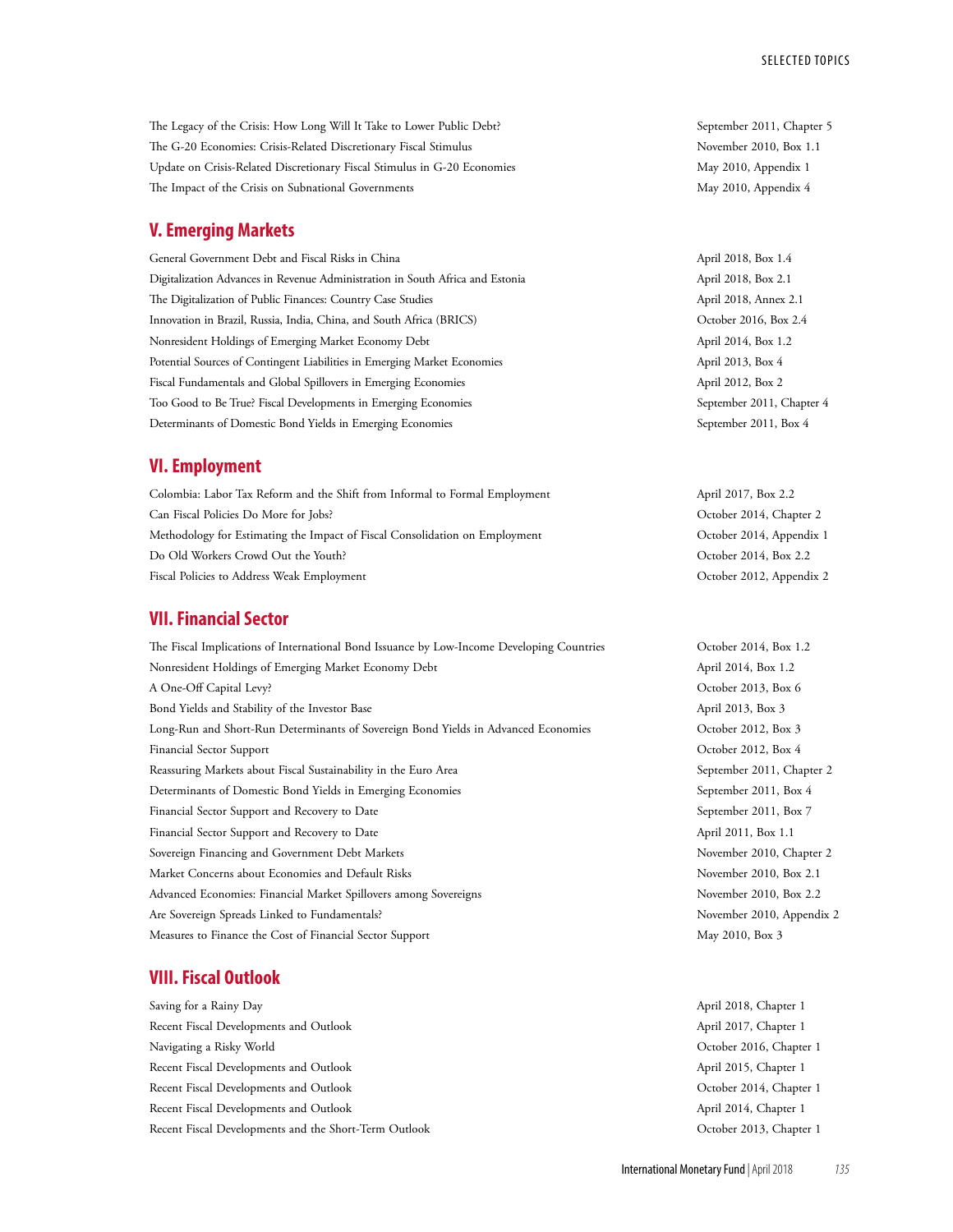| Recent Fiscal Developments and the Short-Term Outlook                                   | April 2013, Chapter 1 |
|-----------------------------------------------------------------------------------------|-----------------------|
| The Fiscal Outlook                                                                      | October 2012, Chapt   |
| Moving Forward                                                                          | October 2012, Chapt   |
| Continued Fiscal Tightening Is in Store for 2012, Particularly among Advanced Economies | April 2012, Chapter 1 |
| Conclusion and Risk Assessment                                                          | April 2012, Chapter 7 |
| Addressing Fiscal Challenges to Reduce Economic Risks: Introduction                     | September 2011, Cha   |
| Too Good to Be True? Fiscal Developments in Emerging Economies                          | September 2011, Cha   |
| Addressing Fiscal Challenges to Reduce Economic Risks: Conclusion                       | September 2011, Cha   |
| Risk to the Baseline                                                                    | September 2011, Box   |
| Fiscal Developments in Oil-Producing Economies                                          | September 2011, Box   |
| The Fiscal Indicators Index                                                             | September 2011, Box   |
| Shocks to the Baseline Fiscal Outlook                                                   | April 2011, Chapter 3 |
| Fiscal Developments and Near-Term Outlook                                               | November 2010, Cha    |
| Fiscal Adjustment Plans and Medium-Term Fiscal Outlook                                  | November 2010, Cha    |
| Assessing Fiscal Risks                                                                  | November 2010, Cha    |
| The Near- and Medium-Term Fiscal Outlook                                                | May 2010, Chapter 1   |

April 2013, Chapter 1 October 2012, Chapter 1 October 2012, Chapter 3 April 2012, Chapter 1 April 2012, Chapter 7 September 2011, Chapter 1 September 2011, Chapter 4 September 2011, Chapter 7 September 2011, Box 2 September 2011, Box 3 September 2011, Box 5 April 2011, Chapter 3 November 2010, Chapter 1 November 2010, Chapter 3 November 2010, Chapter 4

### **IX. Government Debt**

| Capitalizing on Good Times                                                                                  | April 2018                 |
|-------------------------------------------------------------------------------------------------------------|----------------------------|
| Private Debt and Its Discontents                                                                            | April 2018, Box 1.1        |
| General Government Debt and Fiscal Risks in China                                                           | April 2018, Box 1.4        |
| Can Countries Sustain Higher Levels of Public Debt?                                                         | April 2017, Box 1.4        |
| Do Fiscal Rules Lower Sovereign Borrowing Costs in Countries with Weak Track Records of Fiscal Performance? | April 2017, Box 1.5        |
| Debt: Use It Wisely                                                                                         | October 2016, Chapter 1    |
| Debt Data Set                                                                                               | October 2016, Annex 1.1    |
| Private and Public Debt and the Pace of the Recovery                                                        | October 2016, Annex 1.2    |
| Interlinkages between Public and Private Debt: Selected Summary of the Literature                           | October 2016, Annex 1.3    |
| Policies during Deleveraging Episodes                                                                       | October 2016, Annex 1.5    |
| How Much Do Financial Markets Value Government Balance Sheets?                                              | October 2016, Box 1.5      |
| Skeletons in the Closet? Shedding Light on Contingent Liabilities                                           | April 2016, Box 1.3        |
| Lowflation and Debt in the Euro Area                                                                        | October 2014, Box 1.1      |
| Moment of Truth: Unfunded Pension Liabilities and Public Debt Statistics                                    | April 2014, Box 1.1        |
| Public Debt Dynamics and Fiscal Adjustment in Low-Income Countries in Sub-Saharan Africa                    | April 2013, Box 6          |
| Debt Ratios Are Still on the Rise, but Peaks Are within Sight                                               | April 2012, Chapter 2      |
| High Gross Debt Levels May Overstate Challenges in the Short Run                                            | April 2012, Chapter 4      |
| But Long-Run Debt-Related Challenges Remain Large                                                           | April 2012, Chapter 5      |
| The Legacy of the Crisis: How Long Will It Take to Lower Public Debt?                                       | September 2011, Chapter 5  |
| Factors Underlying the Debt Increase Precrisis versus End-2015                                              | September 2011, Box 6      |
| The Importance of Monitoring Both Gross and Net Debt                                                        | September 2011, Appendix 3 |
| Stock-Flow Adjustments and Their Determinants                                                               | September 2011, Appendix 4 |
| Fiscal Deficits and Debts: Development and Outlook                                                          | April 2011, Chapter 1      |
| Sovereign Financing and Government Debt Markets                                                             | April 2011, Chapter 2      |
| Debt Dynamics and the Interest Rate-Growth Differential                                                     | April 2011, Box 3.1        |
| Sovereign Financing and Government Debt Markets                                                             | November 2010, Chapter 2   |
| Are Sovereign Spreads Linked to Fundamentals?                                                               | November 2010, Appendix 2  |
| Risks to Medium-Term Public Debt Trajectories; Methodological and Statistical Appendix                      | November 2010, Appendix 4  |
| Implications of Fiscal Developments for Government Debt Markets                                             | May 2010, Chapter 2        |
| Debt Dynamics in G-20 Economies: An Update                                                                  | May 2010, Box 1            |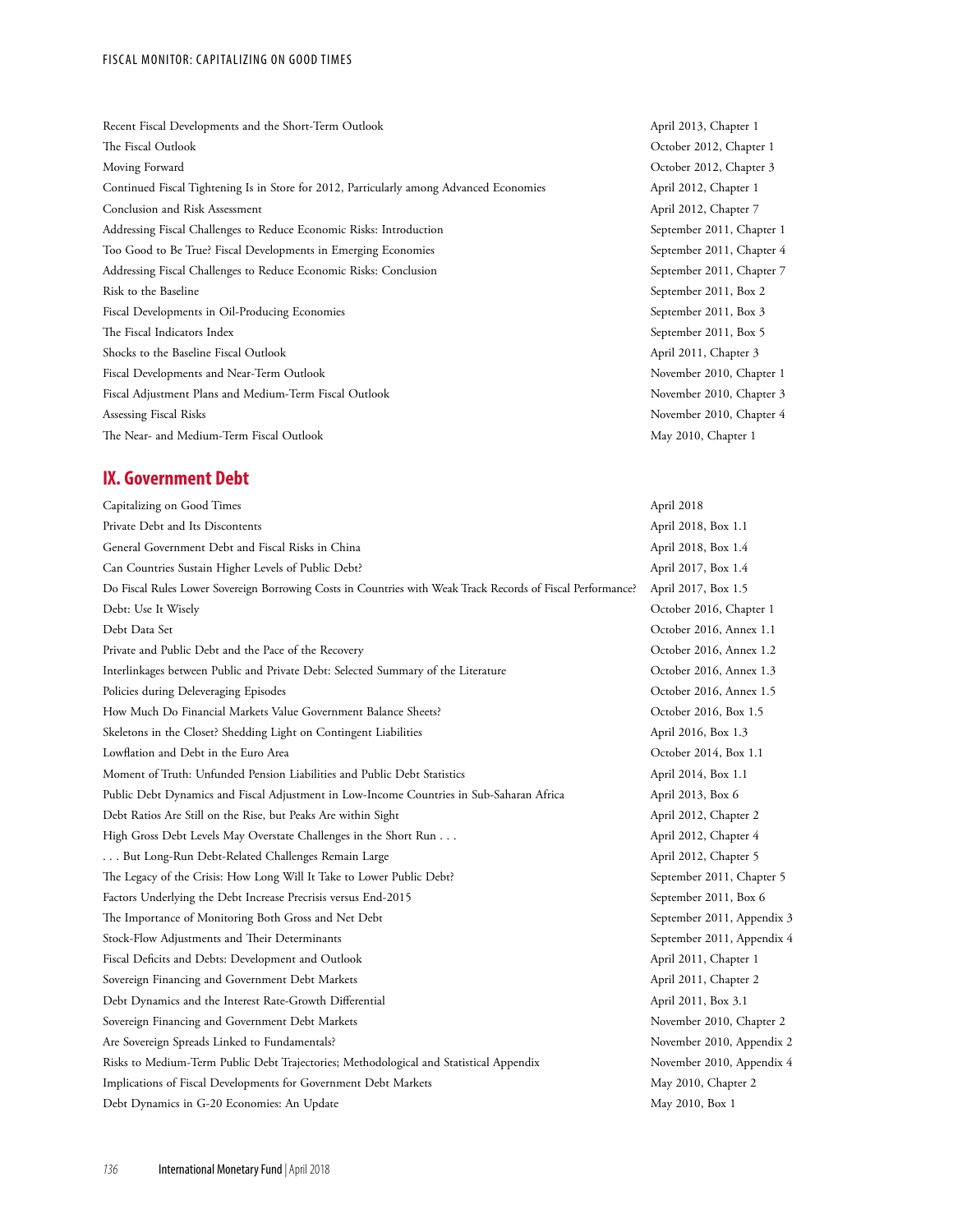#### SELECTED TOPICS

Gross versus Net Debt May 2010, Box 2 Fiscal Adjustment Requirements: Gross and Net Debt Targets May 2010, Appendix 2 Government Debt and Growth May 2010, Appendix 3

### **X. Private Debt**

| Private Debt and Its Discontents                                                  | April 2018, Box 1.1     |
|-----------------------------------------------------------------------------------|-------------------------|
| Debt: Use It Wisely                                                               | October 2016, Chapter 1 |
| Debt Data Set                                                                     | October 2016, Annex 1.1 |
| Private and Public Debt and the Pace of Recovery                                  | October 2016, Annex 1.2 |
| Interlinkages between Public and Private Debt: Selected Summary of the Literature | October 2016, Annex 1.3 |
| Private Deleveraging and the Role of Fiscal Policy                                | October 2016, Annex 1.4 |
| Policies during Deleveraging Episodes                                             | October 2016, Annex 1.5 |
| Benefits of Targeted Fiscal Intervention during Times of Private Deleveraging     | October 2016, Box 1.4   |

### **XI. Growth**

| Tackling Inequality                                     | October 2017, Chapter 1   |
|---------------------------------------------------------|---------------------------|
| A Greater Role for Fiscal Policy                        | April 2017, Chapter 1     |
| Upgrading the Tax System to Boost Productivity          | April 2017, Chapter 2     |
| Making Growth More Inclusive in China                   | April 2017, Box 1.3       |
| Taxation and Growth: Details Matter                     | October 2013, Box 4       |
| Debt Dynamics and the Interest Rate-Growth Differential | April 2011, Box 3.1       |
| Interest Rate-Growth Differential                       | November 2010, Appendix 1 |
| Government Debt and Growth                              | May 2010, Appendix 3      |
|                                                         |                           |

# **XII. Innovation, Entrepreneurship, Research, and Development**

| Digital Government                                                                       | April 2018, Chapter 2 |
|------------------------------------------------------------------------------------------|-----------------------|
| The Role of Patents for Innovation                                                       | October 2016, Box 2.1 |
| Fiscal Policy and Green Innovation                                                       | October 2016, Box 2.2 |
| Does Preferential Tax Treatment of Income from Intellectual Property Promote Innovation? | October 2016, Box 2.3 |
| Innovation in Brazil, Russia, India, China, and South Africa (BRICS)                     | October 2016, Box 2.4 |
| Programs for Young Innovators and Start-Ups                                              | October 2016, Box 2.5 |
| Fiscal Policy, Research and Development, and Total Factor Productivity Growth            | October 2016, Annex   |
| Corrective Fiscal Incentives for Research and Development                                | October 2016, Annex   |
| Taxation and Entrepreneurship                                                            | October 2016, Annex   |
| Fiscal Policies for Innovation and Growth                                                | April 2016, Chapter 2 |

## **XIII. Interest Rates**

The Dog That Didn't Bark (So Far): Low Interest Rates in the United States and Japan September 2011, Chapter 3 Debt Dynamics and the Interest Rate-Growth Differential April 2011, Box 3.1 Interest Rate-Growth Differential November 2010, Appendix 1

### **XIV. Low-Income Countries**

| Digital Government                                                                           | April 2018, Chapter 2 |  |
|----------------------------------------------------------------------------------------------|-----------------------|--|
| Digitalization and Property Taxation in Developing Economies                                 | April 2018, Box 2.2   |  |
| Digitalizing Government Payments in Developing Economies                                     | April 2018, Box 2.3   |  |
| The Digitalization of Public Finances: Country Case Studies                                  | April 2018, Annex 2.1 |  |
| The Fiscal Implications of Slowing Global Trade for Emerging Market and Developing Economies | April 2016, Box 1.1   |  |

October 2016, Box 2.1 October 2016, Box 2.2 October 2016, Box 2.3 October 2016, Box 2.4 October 2016, Box 2.5 October 2016, Annex 2.1 October 2016, Annex 2.2 October 2016, Annex 2.4 April 2016, Chapter 2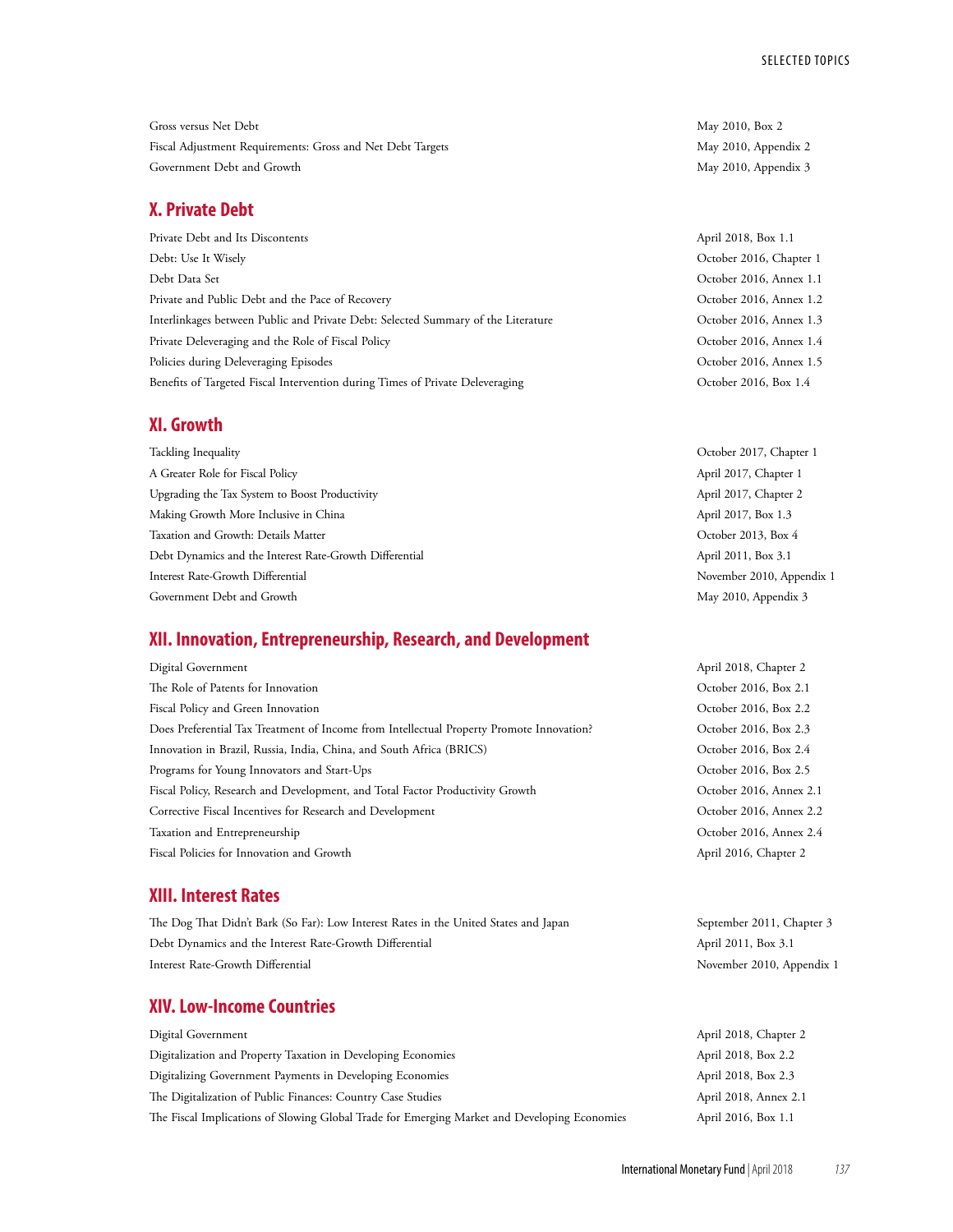The Fiscal Implications of International Bond Issuance by Low-Income Developing Countries October 2014, Box 1.2 Confronting Trade-Offs: Accommodating Spending Pressures in Low-Income Countries September 2011, Chapter 6 Global Fuel and Food Price Shocks and Fiscal Performance in Low-Income Countries September 2011, Box 8

### **XV. Policy and Reform**

Capitalizing on Good Times April 2018 Tackling Inequality October 2017, Chapter 1 Upgrading the Tax System to Boost Productivity April 2017, Chapter 2 What Are the Budgetary Costs and Gains of Structural Reforms? April 2017, Box 1.2 Do Fiscal Rules Lower Sovereign Borrowing Costs in Countries with Weak Track Records of Fiscal Performance? April 2017, Box 1.5 Debt: Use It Wisely October 2016, Chapter 1 Policies during Deleveraging Episodes **October 2016, Annex 1.5** October 2016, Annex 1.5 Benefits of Targeted Fiscal Interventions at Times of Private Deleveraging Corollect 2016, Box 1.4 An Active, Supportive Role for Fiscal Policy April 2015, Chapter 1 Can Fiscal Policy Stabilize Output? April 2015, Chapter 2 Public Expenditure Reform: Making Difficult Choices April 2014, Chapter 2 Expenditure Rules: Effective Tools for Sound Fiscal Policy April 2014, Appendix 1 The Future of the State: Testing the Wagner and Baumol Hypotheses April 2014, Box 2.1 Fiscal Reforms to Unlock Economic Potential in the Arab Countries in Transition October 2013, Box 2 Tricks of the Trade October 2013, Box 5 How Can Fiscal Councils Strengthen Fiscal Performance? April 2013, Box 1 Commonly Used Definitions of the Fiscal Balance October 2012, Box 1 The "Two-Pack": Further Reforms to Fiscal Governance in the Euro Area October 2012, Box 6 Anchoring Medium-Term Fiscal Credibility: The Second Generation of Fiscal Rules April 2012, Chapter 6 Measuring Fiscal Space: A Critical Review of Existing Methodologies April 2012, Box 1 The "Fiscal Compact": Reforming EU Fiscal Governance April 2012, Box 5 Assessing the Cyclicality of Subnational Government Policies April 2012, Box A3.2 "Fiscal Devaluation": What Is It—and Does It Work? September 2011, Appendix 1 Fiscal Aspects of EU Economic Governance Reforms April 2011, Box 4.1 Fiscal Transparency under Pressure April 2011, Appendix 2 The European Union: Reforming Fiscal Governance November 2010, Box 3.2 Fiscal Rules—Recent Developments May 2010, Box 7

### **XVI. Privatization, Public Enterprises**

General Government Nonfinancial Assets: What Do We Know? Conserved a conserved by Corober 2012, Box 7 Government Shares in Publicly Listed Companies April 2012, Box 3 United States: Government-Sponsored Enterprises and Contingent Liabilities September 2011, Box 1 Adjusting Public Capital Stock for Investment Inefficiency September 2011, Box 9 Insights for Privatization Plans from Previous Large Episodes September 2011, Appendix 2

### **XVII. Revenue**

Digital Government April 2018, Chapter 2 Digitalization Advances in Revenue Administration in South Africa and Estonia **April 2018**, Box 2.1 Digitalization and Property Taxation in Developing Economies April 2018, Box 2.2 Small Business Taxation and the P2P Economy April 2018, Box 2.5 The Digitalization of Public Finances: Country Case Studies April 2018, Annex 2.1 Estimating the Impact of Digitalization on Tax Evasion from Cross-Border Fraud April 2018, Annex 2.2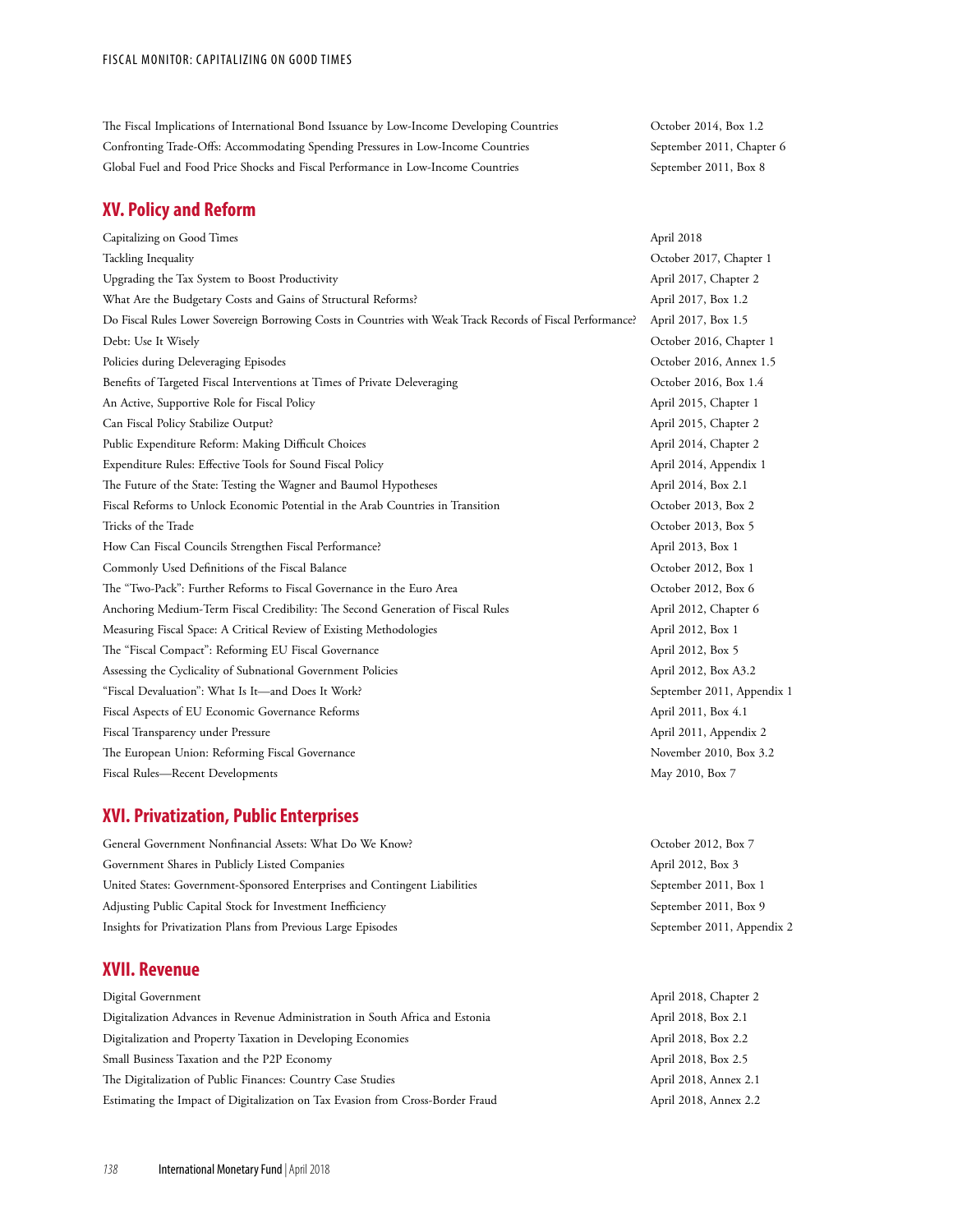SELECTED TOPICS

Estimating the Distribution of Tax Revenue Collection from Offshore Income and Wealth Following Improved Cross-Country Information Exchange April 2018, Annex 2.3 Upgrading the Tax System to Boost Productivity April 2017, Chapter 2 Past, Present, and Future Patterns in Revenues April 2015, Box 1.1 Assessing Potential Revenue: Two Approaches **Calculation Contact Contact Contact Contact Contact Contact Contact Contact Contact Contact Contact Contact Contact Contact Contact Contact Contact Contact Contact Contact Conta** Increasing Revenue from Real Property Taxes October 2013, Appendix 3 Past Episodes of Sustained Fiscal Revenue Increases and the state of Sustainable May 2010, Box 6

### **XVIII. Social Expenditures**

Digital Government April 2018, Chapter 2 Tackling Inequality October 2017, Chapter 1 The Fiscal Response to the Refugee Influx in Europe April 2016, Box 1.2 The Pressure of Age-Related Spending on Public Debt in Advanced Economies April 2015, Box 1.3 Targeted Employer Social Security Contribution Cuts: Lessons from Experiences in Advanced Economies October 2014, Box 2.1 Public Expenditure Reform: Making Difficult Choices April 2014, Chapter 2 Moment of Truth: Unfunded Pension Liabilities and Public Debt Statistics April 2014, Box 1.1 Structural Measures and Social Dialogue **April 2014, Box 2.2** Health System Inefficiencies April 2014, Box 2.3 Recent Developments in Public Health Spending and Outlook for the Future Theorem Coroles 2013, Appendix 1 Confronting Trade-Offs: Accommodating Spending Pressures in Low-Income Countries September 2011, Chapter 6 Potential Reform Strategies to Contain the Growth of Public Health Spending April 2011, Box A1.1 The U.S. National Commission Report April 2011, Box A5.1 Tackling the Challenge of Health Care Reform in Advanced Economies April 2011, Appendix 1 Selected Spending and Tax Issues November 2010, Chapter 5 Advanced Economies: The Outlook for Public Health Spending November 2010, Box 3.1 Increasing Social Expenditures and Household Consumption in China May 2010, Box 4 Health Care Reforms in the United States and the United States May 2010, Box 5

### **XIX. Stabilization**

Can Fiscal Policy Stabilize Output? April 2015, Chapter 2 Fiscal Stabilization under Alternative Estimates of the Output Gap April 2015, Box 2.1 Boosting the Effectiveness of Automatic Stabilizers April 2015, Box 2.2

#### **XX. Stimulus**

The G-20 Economies: Crisis-Related Discretionary Fiscal Stimulus November 2010, Box 1.1 Update on Crisis-Related Discretionary Fiscal Stimulus in G-20 Economies May 2010, Appendix 1

### **XXI. Subsidies**

Digital Government April 2018, Chapter 2 The Digitalization of Public Finances: Country Case Studies April 2018, Annex 2.1 Adopting a Universal Basic Income to Support Subsidy Reform in India **Canada Concrete COA Adoptive Adoptive Adoptive Adoptive Adoptive Adoptive Adoptive Adoptive Adoptive Adoptive Adoptive Adoptive Adoptive Adoptive Adopti** Reforming Energy Subsidies April 2015, Box 1.2 Reforming Petroleum Subsidies April 2010, Appendix 5